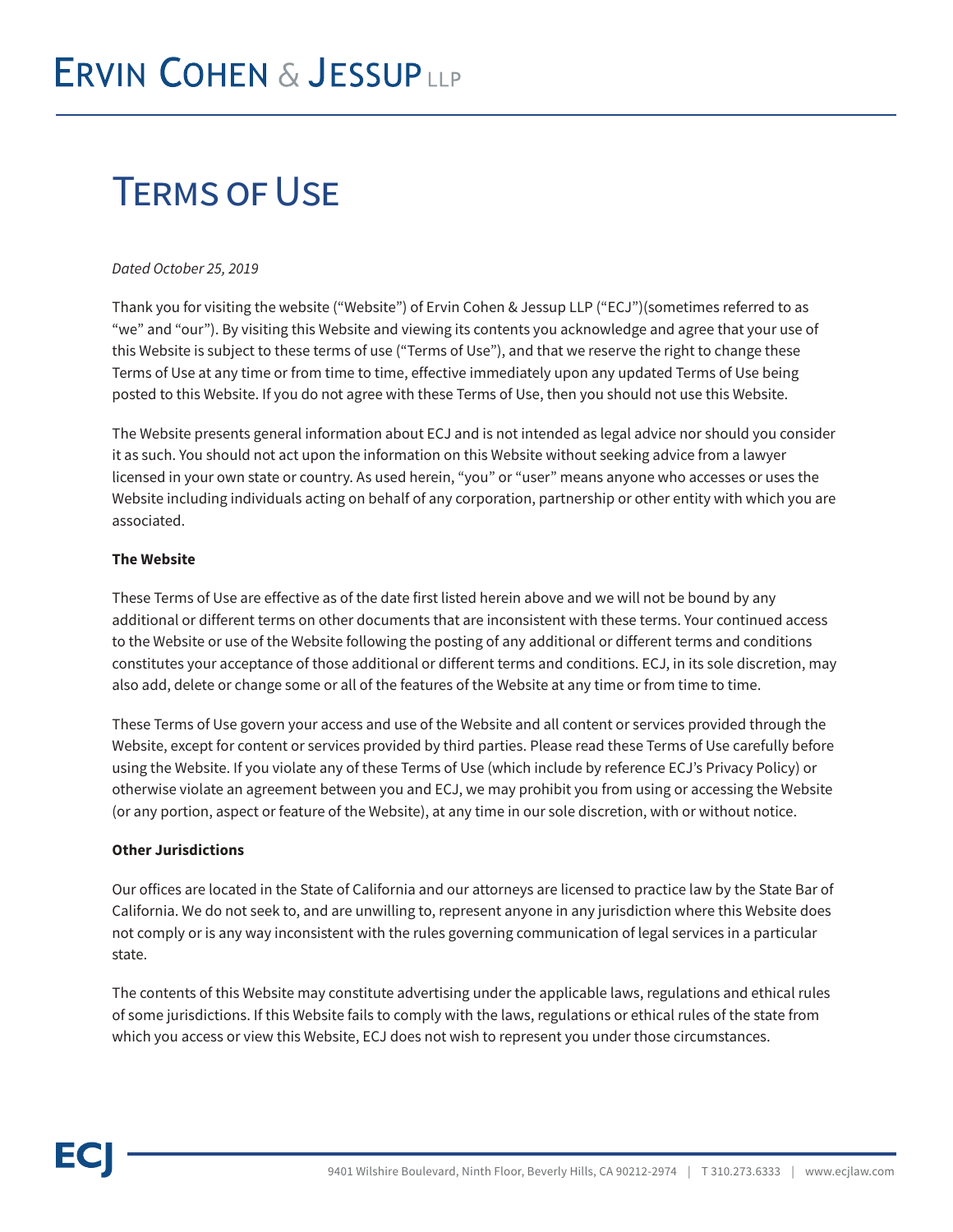## **ERVIN COHEN & JESSUPLLP**

Unless otherwise noted, ECJ attorneys are not certified by the boards of legal specialization of any state.

#### **No Legal Services or Attorney-Client Relationship**

The materials available on this Website are intended for informational purposes only. The information provided on this Website does not constitute, and is not a substitute for, legal advice from qualified counsel. You must not and are not authorized to rely on this Website as a source of legal advice. Your use of this Website does not create any attorney-client relationship between you and ECJ. The opinions expressed on or through this Website are the opinions of the individual authors and may not necessarily reflect the opinions of ECJ or any individual attorney.

#### **Communications**

Please contact us if you are interested in potential legal representation. Please note, however, that the contents of any communication you send to us, electronically or by any other means, will not be considered confidential unless and until we have confirmed in writing to you our acceptance of an engagement to undertake the legal services you request and you have established an attorney-client relationship with us. The Website is not an invitation to form an attorney-client relationship. You should not transmit any confidential or private information to us until a formal attorney-client relationship has been established. ECJ does not agree to accept and/or maintain the secrecy of any unsolicited information you send to us unless an attorney-client relationship currently exists between us. ECJ cannot permit an attorney-client relationship to exist until we have obtained all necessary information and evaluated all relevant information concerning potential conflicts of interest. Even in the absence of a conflict of interest, ECJ, in its sole discretion, may decide not to enter into an attorney-client relationship with you.

#### **User Conduct**

You agree that you will not use the Website for any illegal purposes, and that you will not:

- attempt to gain unauthorized access to the Website or the network and servers associated with the Website;
- circumvent, or attempt to circumvent, security or access control technology used by the Website or the network and servers associated with the Website;
- collect or otherwise use contact information available on the Website for purposes of sending improper, unsolicited communications and that you will not use any ECJ communications facility to deliver, or attempt to deliver, improper, unsolicited communications;
- use the Website in any manner that would degrade the functioning or performance of the Website, including launching Denial-of-Service (DoS) attacks against the Website;
- use the Website in any manner that could damage, disable, overburden or impair the Website, or interfere with any other party's use and enjoyment of the Website;
- attempt to gain unauthorized access to the Website or the computer systems or networks for the Website through hacking, password mining or any other means;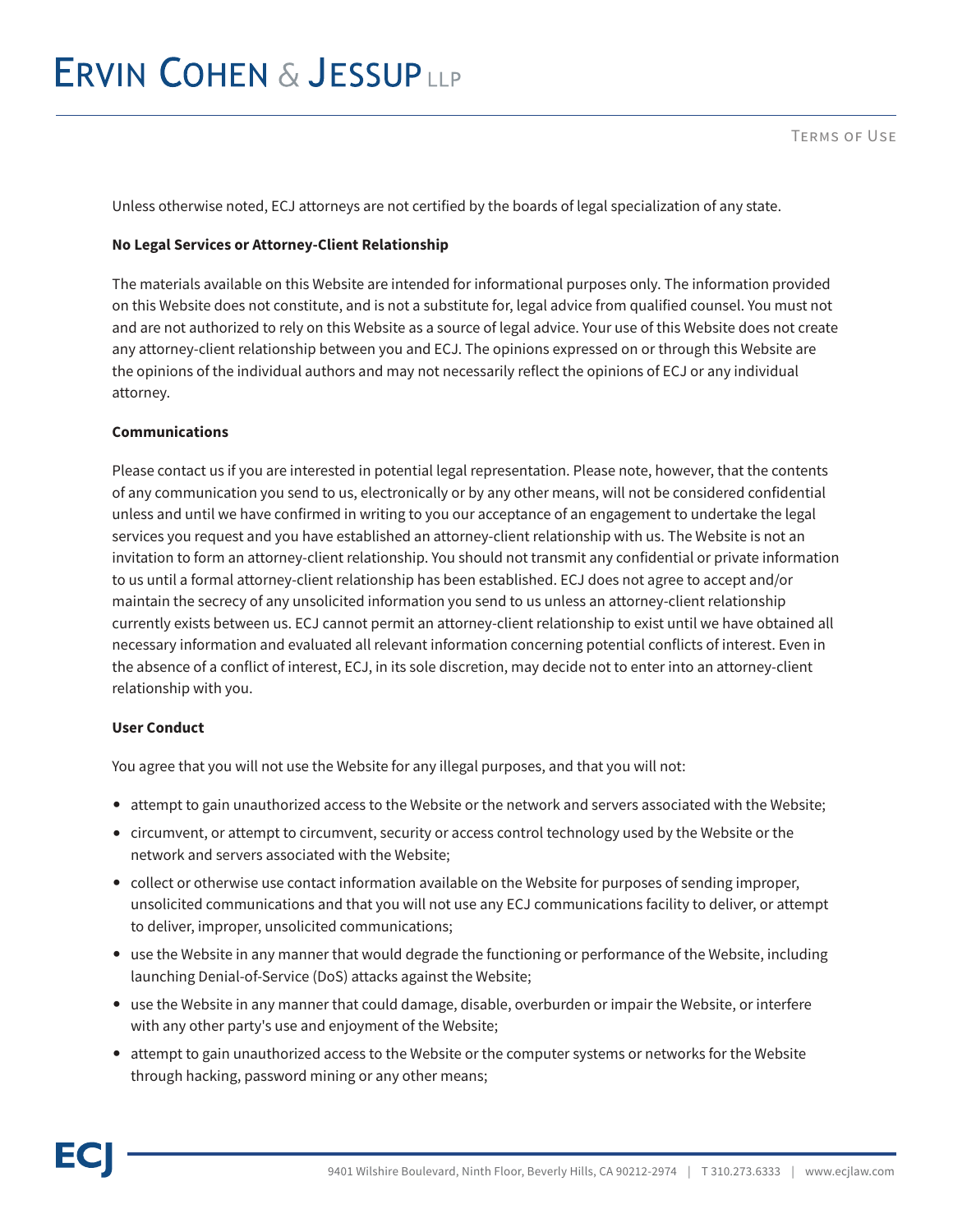- transmit any viruses, worms, defects, Trojan horses or any items of a destructive nature;
- defame, abuse, harass, stalk, threaten or otherwise violate the legal rights (such as rights of privacy and publicity) of others;
- upload, post, email or transmit, or otherwise make available through the Website any inappropriate, defamatory, infringing, obscene or unlawful content;
- upload, post, email or transmit, or otherwise make available through the Website any content that infringes any patent, trademark, copyright, trade secret or other proprietary right of any party, unless you are the owner of such rights or have the permission of the owner to post such content;
- upload, post, email or transmit, or otherwise make available through the Website any materials that promote pyramid schemes, chain letters or disruptive commercial messages or advertisements, or anything else prohibited by law;
- run Mail list, Listserv, or any form of auto-responder or "spam" on the Website;
- use manual or automated software, devices, or other processes to "crawl" or "spider" any page of the Website, including to engage in the practices of "screen scraping," "database scraping" or any other activity with the purpose of obtaining content or other information;
- interfere or attempt to interfere with the proper working of the Website or any activities conducted on the Website, including to utilize framing techniques to enclose any content or other proprietary information, place pop-up windows over the Website's pages, or otherwise affect the display of the Website's pages;
- impersonate another person or entity, or falsify or delete any author attributions, legal or other proper notices or proprietary designations or labels of the origin or source of any materials;
- remove any copyright, trademark or other proprietary rights notices contained in or on the Website;
- use any robot, spider, Website search/retrieval application, or other device to retrieve or index any portion of the Website or collect information about its users for any unauthorized purpose;
- submit content that falsely expresses or implies that such content is sponsored or endorsed by ECJ, any of its affiliates or any third parties;
- use the Website for any illegal or unauthorized purpose (including, without limitation, in violation of any United States federal and state laws or regulations, or equivalent laws or regulations in foreign jurisdictions);
- promote or provide instructional information about illegal activities or promote physical harm or injury against any group or individual; or
- use the Website for any commercial purpose whatsoever other than for your personal use.

#### **DISCLAIMER OF WARRANTIES; LIMITED LIABILITY**

ANY INFORMATION PROVIDED ON THIS WEBSITE IS GENERAL INFORMATION PROVIDED "AS IS" WITHOUT ANY WARRANTY OF ANY KIND, EITHER EXPRESS OR IMPLIED, INCLUDING WITHOUT LIMITATION, WARRANTIES OF MERCHANTABILITY, FITNESS FOR A PARTICULAR PURPOSE OR NON-INFRINGEMENT. WE PERIODICALLY ADD CHANGES TO OR UPDATE THE INFORMATION AND MATERIALS AVAILABLE ON THE WEBSITE WITHOUT NOTICE.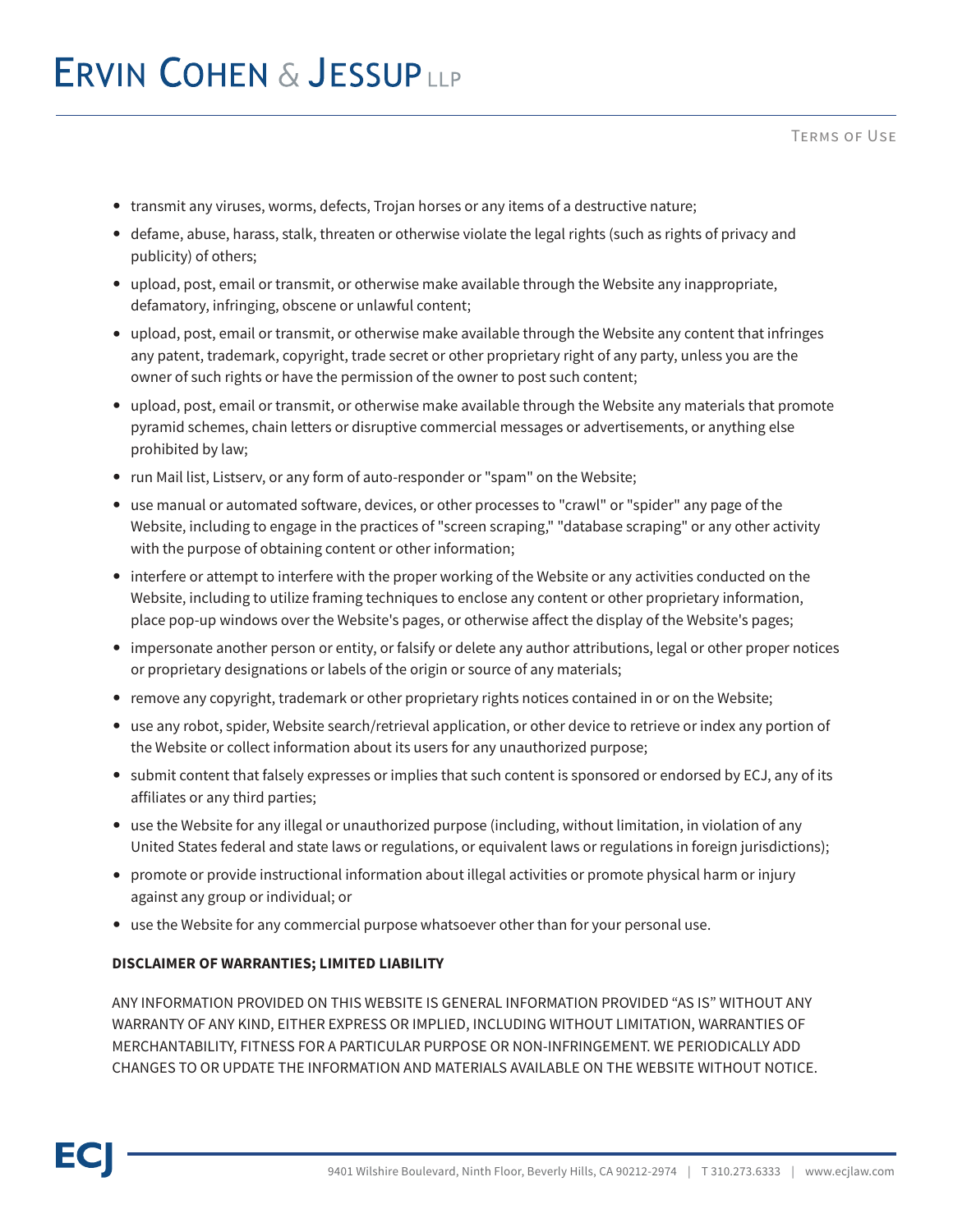YOUR USE OF THIS WEBSITE IS AT YOUR OWN RISK AND WE ASSUME NO LIABILITY OR RESPONSIBILITY WHATSOEVER FOR ANY ERRORS OR OMISSIONS IN THE CONTENT OF THIS WEBSITE. ANY TESTIMONIAL OR ENDORSEMENT DOES NOT CONSTITUTE A GUARANTEE, WARRANTY OR PREDICTION REGARDING THE OUTCOME OF YOUR LEGAL MATTER.

UNDER NO CIRCUMSTANCES SHALL WE BE LIABLE TO YOU OR ANY OTHER PERSON OR ENTITY FOR ANY DAMAGES OF ANY AMOUNT OR CHARACTER (INCLUDING, WITHOUT LIMITATION, ANY GENERAL, INDIRECT, SPECIAL, INCIDENTAL, CONSEQUENTIAL OR PUNITIVE DAMAGES) ARISING FROM YOUR ACCESS TO, OR USE OF, THIS WEBSITE. IN NO EVENT SHALL ECJ, ITS AFFILIATES OR ITS LICENSORS, TOGETHER WITH THEIR RESPECTIVE PARTNERS, EMPLOYEES, CONTRACTORS, AGENTS, DIRECTORS, OFFICERS, MEMBERS, MANAGERS AND SHAREHOLDERS BE LIABLE WITH RESPECT TO THESE TERMS OF USE (HOWEVER ARISING, INCLUDING, BUT NOT LIMITED TO, NEGLIGENCE) OR YOUR USE OF THE WEBSITE FOR ANY LOST OR CORRUPTED DATA, LOST PROFITS, LOSS OF USE, LOSS OF DATA, LOSS OF OTHER INTANGIBLES OR ANY SPECIAL, INCIDENTAL, INDIRECT, PUNITIVE OR CONSEQUENTIAL DAMAGES, EVEN IF ECJ HAS BEEN ADVISED OF THE POSSIBILITY OF SUCH DAMAGES. SOME JURISDICTIONS MAY NOT ALLOW THE EXCLUSION OR LIMITATION OF INCIDENTAL OR CONSEQUENTIAL DAMAGES, SO THE ABOVE EXCLUSIONS SHALL ONLY APPLY TO THE EXTENT PERMISSIBLE UNDER APPLICABLE LAW.

## **Intellectual Property Rights**

All works and materials on this Website are copyrighted by ECJ. We authorize you to view, copy, download and print the information and images on this Website subject to these Terms of Use including, without limitation, your compliance with each of the following: (1) all such materials may be used solely for your personal, noncommercial and informational purposes; (2) none of the materials may be modified; and (3) the following copyright notice and permission notice must appear on each such document: "*Copyright 2019 Ervin Cohen & Jessup LLP. All rights reserved*." ECJ materials available from this Website are protected by the copyright laws of the United States and International Treaties. All use of these materials is subject to the Terms of Use set forth herein. Reproduction, copying or redistribution of materials on the Website for commercial purposes is prohibited without our express prior written consent. To obtain permission to use portions of our Website for commercial use, please email privacy@ecjlaw.com. We retain the right to refuse permission to use any portion of our Website for commercial use.

ECJ retains all right, title and interest in and to the Website, as well as all data, information, content and materials provided on the Website. ECJ further retains all right, title and interest in and to the business processes, procedures, methods and techniques used within the Website and all patent rights, copyright rights, trademark rights, trade secret rights and other intellectual property and proprietary rights therein existing anywhere in the world to the Website. All content on the Website including, without limitation, designs, text, graphics, pictures, video, information, software, music, sound and other files, and their selection and arrangement, are ECJ's proprietary property with all rights reserved.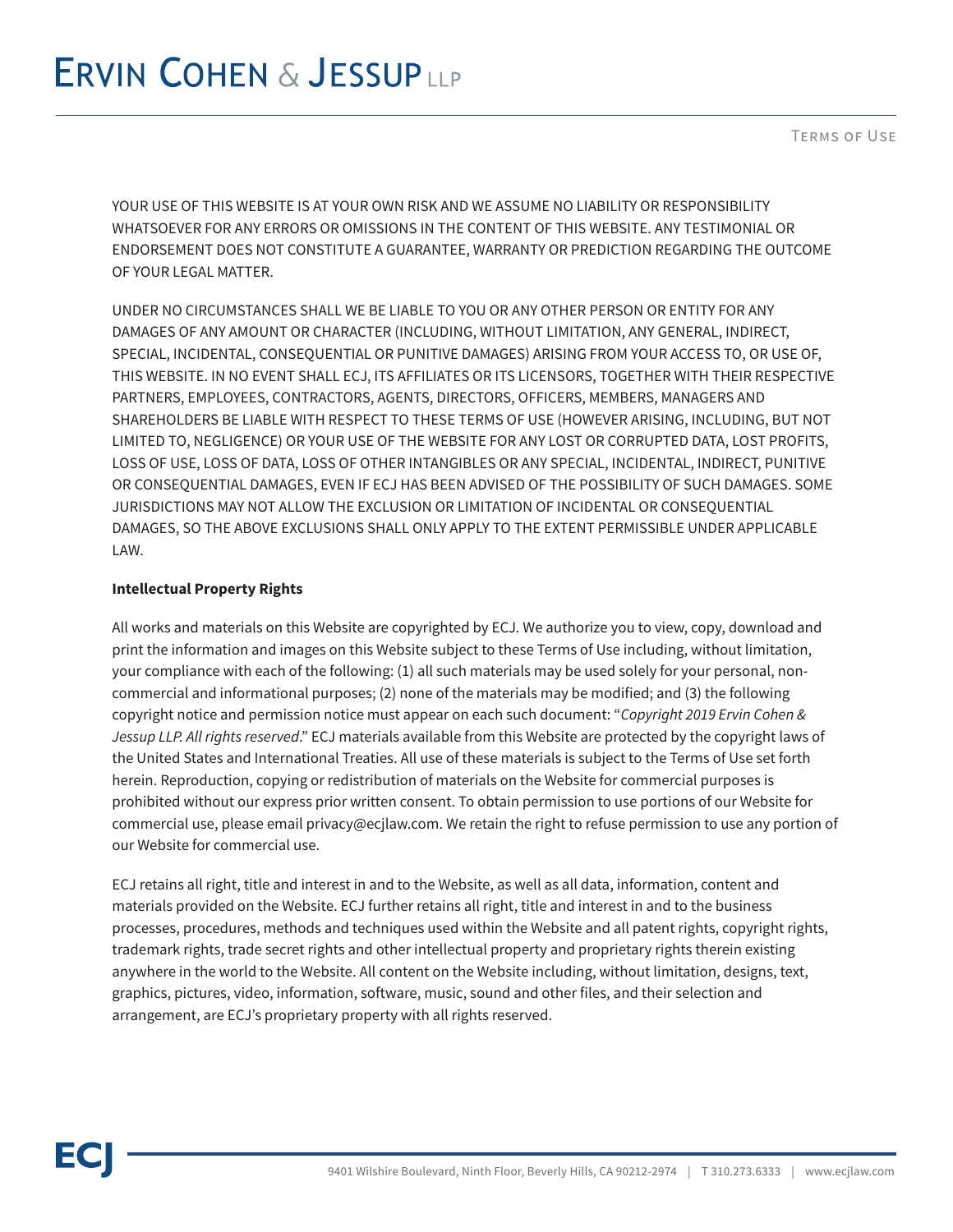Terms of Use

Unauthorized use of materials from our Website may violate certain laws including, without limitation, copyright and trademark laws and applicable communications regulations and statutes. Unless explicitly stated herein, nothing in these Terms of Use shall be construed as conferring any license to intellectual property rights, whether by estoppel, implication or otherwise.

Our service marks identify the products and services we provide, and let the public know the source of such products and services. You may not use our standard character marks, design or stylized marks, service marks, tradenames, logos, or taglines (collectively, "ECJ Marks") without our express prior written consent. You may make fair use of our ECJ Marks consisting solely of words in advertisements and promotional materials and in specifically referencing our products and services, provided that you provide proper attribution and credit to ECJ and follow standard trademark and service mark usage practices. Any other use of our ECJ Marks requires our express prior written consent. You may not use any of our ECJ Marks (1) in a non-ECJ service name or publication title, (2) in, as or as part of your own service or trademarks, (3) to identify services or products that are not ECJ's, (4) in a way that is likely to cause confusion, (5) in a way that inaccurately implies that we endorse, sponsor, or are otherwise connected with your activities, products or services, or (6) as embedded or hidden text in webpages in an effort to cause a search of ECJ Marks to result in a hit on a page not maintained by ECJ.

## **Links to Third Party Websites**

As a courtesy to you, this Website may from time to time contain links to Websites not maintained by us. We are not responsible for the contents of any such linked Websites or for the policies of any such linked Websites concerning their collection, security and use of any confidential information gathered from their users. We have no control over any such linked Website, and the inclusion of any such link does not imply any recommendation, approval or endorsement by us of any third-party Website. Such links to Websites maintained by third parties do not constitute an endorsement, guaranty, or warranty by ECJ, or any of its affiliates, of any third party or their content, nor the existence of a partnership, joint venture, agency, or other relationship between ECJ, or any of its affiliates, and any linked third party or their content. ECJ does not assume any liability for the actions, products, content or information of these and other third parties or their websites. Third parties' websites are not subject to our Terms of Use and Privacy Policy. You should carefully review their privacy statements and other conditions of use.

## **Governing Law**

These Terms of Use and your use of the Website shall be governed by the laws of the State of California, as applied between residents of that state entering into contracts to be performed wholly within the State of California, without regard to its conflict of law provisions.

## **Miscellaneous**

This Agreement constitutes the entire agreement between you and ECJ with respect to your access to and use of the Website and supersedes all prior and contemporaneous agreements between you and ECJ regarding your access to and use of the Website. If any of the provisions of these Terms of Use are found by a court of competent